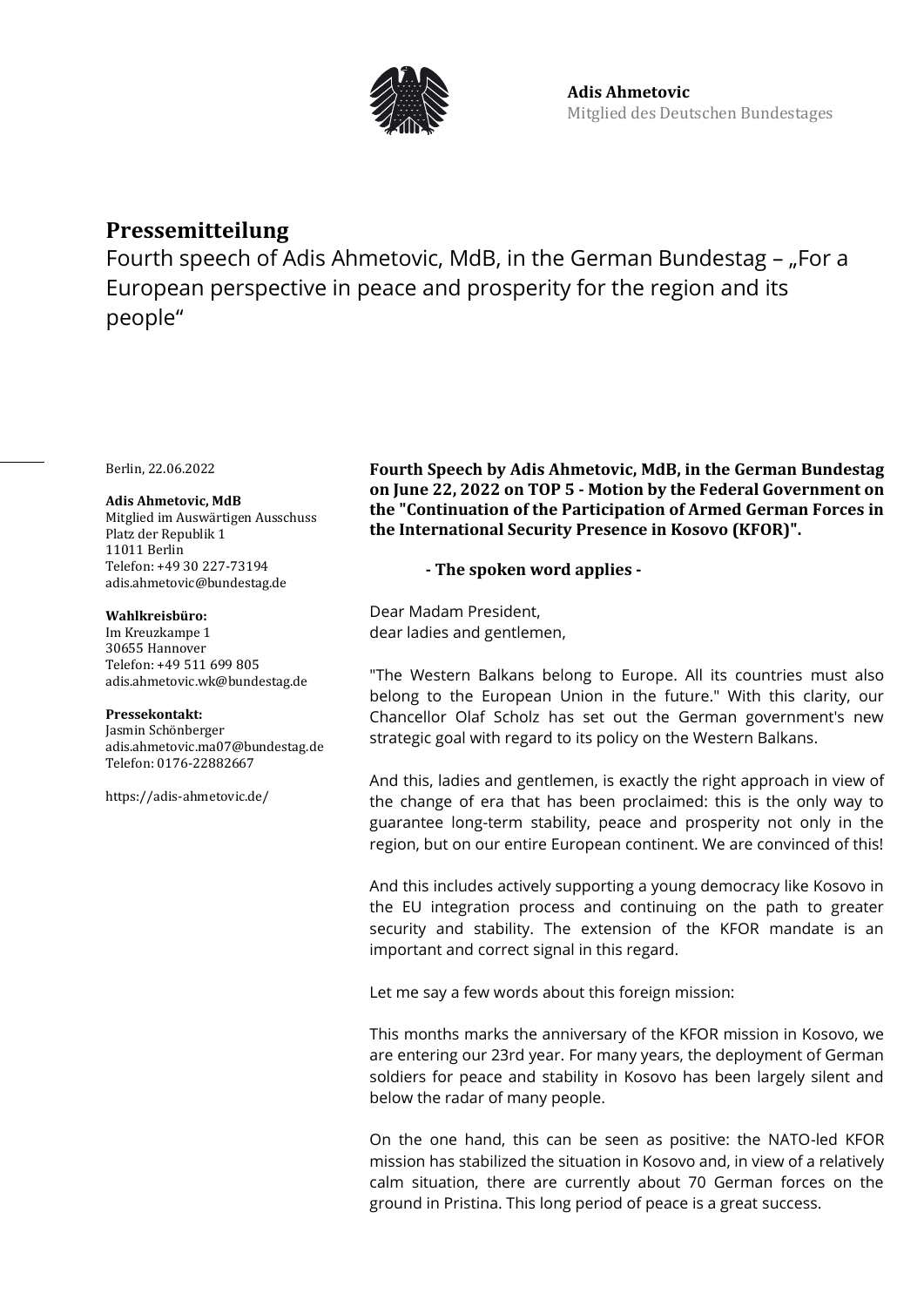

After all, things looked very different in Kosovo in 1999, when the deployment was decided on the basis of a UN mandate: Out of a population of around two million, 850,000 civilians had to flee, and another 600,000 people were displaced within the country. Germany alone deployed 6,000 forces to the region at the time.

It is also thanks to the soldiers of our Bundeswehr that a stable and secure environment has been created in Kosovo over the years and that many people have been able to return home.

And for this, ladies and gentlemen, our soldiers deserve our thanks for their tireless efforts!

But we must not be deceived by this supposed peace and the current calm situation.

Due to the steady deterioration of relations between Serbia and Kosovo in recent years, the increasing tension, as shown most recently by the attacks on patrols of the Kosovar border police, must be taken seriously.

In light of this potential for escalation, it is therefore important that KFOR forces continue to be deployed in a desescalating and mediating capacity and can intervene quickly if the security situation deteriorates.

At the same time, we must also look beyond our own horizons and recognize that, in view of the Russian war of aggression in Ukraine and the increasing Russian attempts to destabilize the region, a sustainable stabilization of the Western Balkans and stronger ties with the EU are of great geostrategic interest for our continent.

The KFOR mission is and will remain a stabilizing force in the region and for Kosovo. It is an important foundation stone for citizens to live in peace and security.

Only on this basis can democracy and the rule of law be built and further developed. Only in this way can we continue the EU-led dialogue with full force and press ahead with accelerated EU integration of the Western Balkan states.

For us, this means concretely:

- We support the application for membership in the Council of Europe.
- We want to campaign for the recognition of Kosovo by the remaining five EU member states in addition to all the others.
- Another decisive factor is progress in the normalization process between Serbia and Kosovo! The dialogue between Belgrade